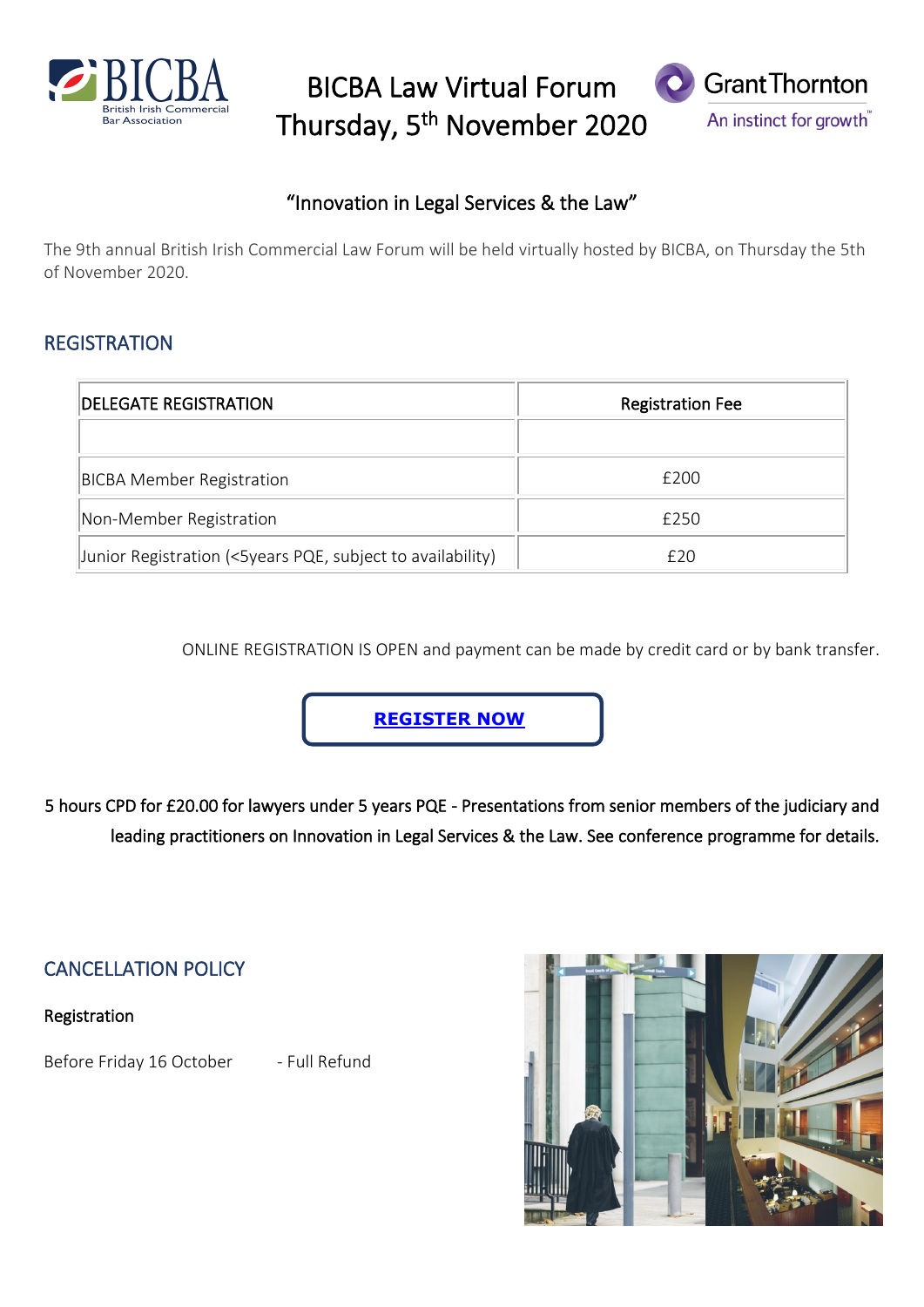## We would like to thank our Sponsors for their generous support

#### BICBA 2020 HEADLINE SPONSOR



Grant Thornton Ireland is comprised of over 800 people operating from 8 offices throughout the island of Ireland and is one of the fastest growing firms in the country. Grant Thornton UK is led by more than 185 partners and employs more than 4,500 of the profession's brightest minds.

Both firms are members of Grant Thornton International, a \$4.7bn global organisation of member firms with 40,000 people in over 135 countries. We have the scale to meet your changing needs, but with the insight and agility that helps you to stay one step ahead. Privately owned, publicly listed and public sector clients come to us for our technical skills and industry capabilities but also for our different way of working. Our partners and teams invest the time to truly understand your business, giving real insight and a fresh perspective to keep you moving.

Whether a business has domestic or international aspirations, Grant Thornton can help you to unlock your potential for growth.

[www.grantthornton.ie](http://www.grantthornton.ie/)

#### BICBA 2020 PLATINUM SPONSOR



#### BICBA 2020 GOLD SPONSOR